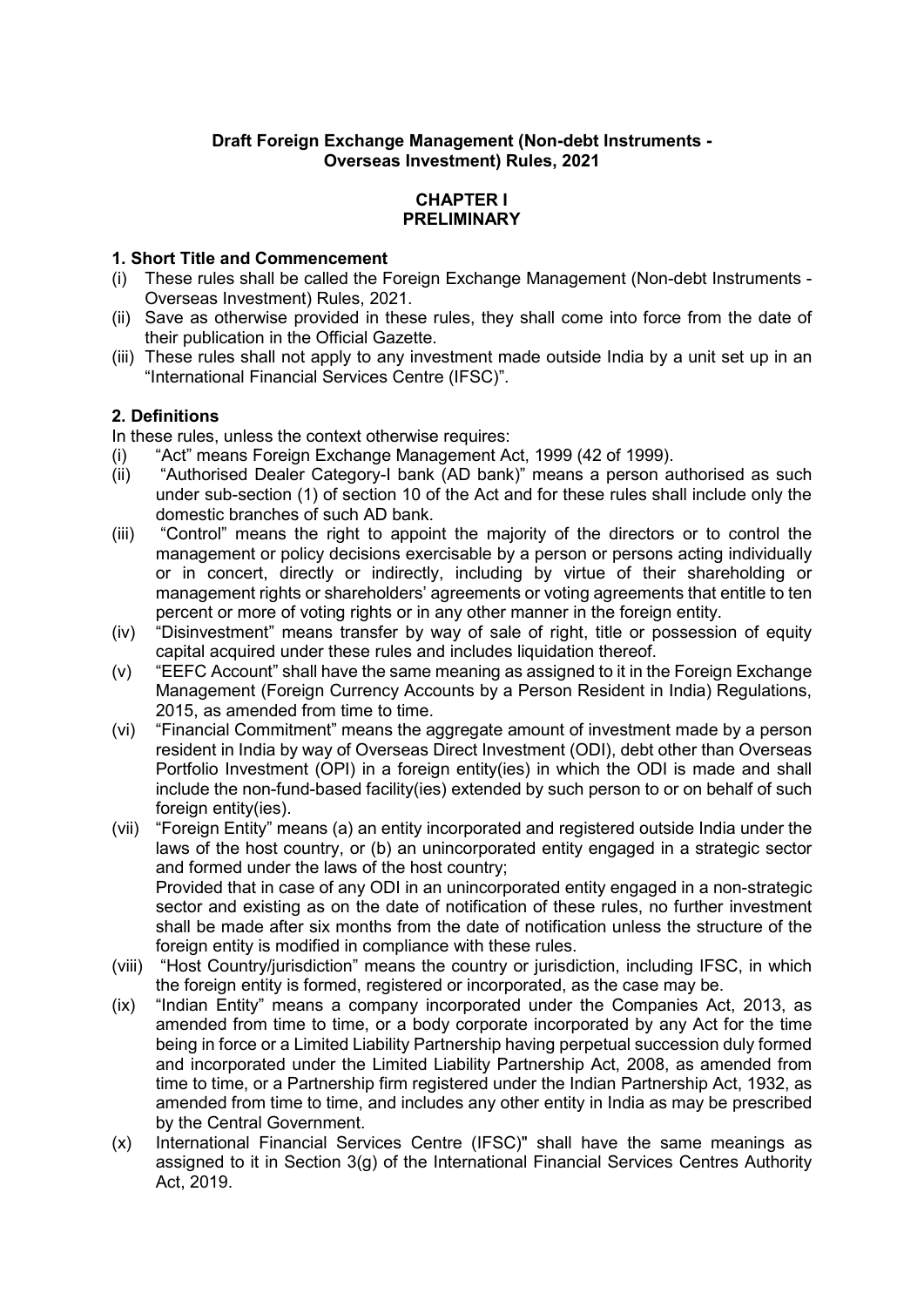- (xi) "Last Audited Balance Sheet" means audited balance sheet as on date not exceeding 18 months preceding the date of the transaction.
- (xii) "Listed Foreign Entity" means foreign entity whose equity shares or any other fully and compulsorily convertible instruments that are listed on a recognized stock exchange outside India.

Explanation: A recognised stock exchange in the International Financial Services Centre (IFSC) in India shall be treated as a recognized stock exchange outside India

(xiii) "Listed Foreign Security" means any foreign security of a foreign entity listed on a recognized stock exchange outside India and the expression "Unlisted Foreign Security" shall be construed accordingly. Explanation: A recognised stock exchange in the International Financial Services Centre

(IFSC) in India shall be treated as a recognized stock exchange outside India.

- (xiv) "Listed Indian Company" means an Indian company which has equity shares or any of its fully and compulsorily convertible instruments listed on a recognized stock exchange in India and the expression "Unlisted Indian Company" shall be construed accordingly.
- (xv) "Mutual Fund" means any fund established or incorporated in India under SEBI (Mutual Funds) Regulations, 1996, as amended from time to time.
- (xvi) "Net Worth" of Indian entity shall have the same meaning as assigned to it under subsection (57) of section 2 of the Companies Act, 2013, as amended from time to time. Explanation: In case of a Registered Partnership firm or LLP, 'Net Worth' shall be the sum of the capital contribution of partners and undistributed profits of the partners after deducting therefrom the aggregate value of the accumulated losses, deferred expenditure and miscellaneous expenditure not written off, as per the last audited balance sheet.
- (xvii) "Overseas Direct Investment (ODI)" means investment by way of acquisition of equity capital of an unlisted foreign entity, or subscription to the Memorandum of Association of a foreign entity, or investment in ten percent or more of the paid-up equity capital of a listed foreign entity, or where the person resident in India making such investment has or acquires control, directly or indirectly, in the foreign entity. Any sponsor contribution made, directly or indirectly, by an Indian Entity to an Alternative Investment Fund/Investment vehicle set up in an overseas jurisdiction as per the laws of such host jurisdiction; or any acquisition outside India of 'participating interest/ right' in the energy sector or investment outside India in agricultural operations as provided under these rules and the FEM (OI) regulations shall also be treated as ODI by way of equity capital. Explanation: For the purpose of these rules:
	- (a) Once an investment by a person resident in India in the equity capital of a foreign entity is classified as ODI, the investment shall continue to be treated as ODI even if such investment falls to a level below ten percent of the paid-up equity capital or such person resident in India loses control in the foreign entity.
	- (b) "Agricultural Operations" means agriculture as defined in the National Bank for Agriculture and Rural Development Act, 1981.
	- (c) "Alternative Investment Fund" for the purpose of above clause means a fund set up overseas as per the laws of the host jurisdiction that is similar to a fund set up under Securities and Exchange Board of India (Alternative Investment Funds) Regulations, 2012.
	- (d) "Equity Capital" means equity shares or perpetual capital/instruments that are irredeemable or contribution to non-debt capital of a foreign entity in the nature of fully and compulsorily convertible instruments.
- (xviii) "Overseas Investment" means financial commitment and OPI by a person resident in India.
- (xix) "Overseas Portfolio Investment (OPI)" means investment, other than ODI, in foreign securities, including units of Exchange-traded Funds and depository receipts, which are listed, unless stated otherwise, on a recognized stock exchange outside India but not in any securities issued by a person resident in India (outside an IFSC).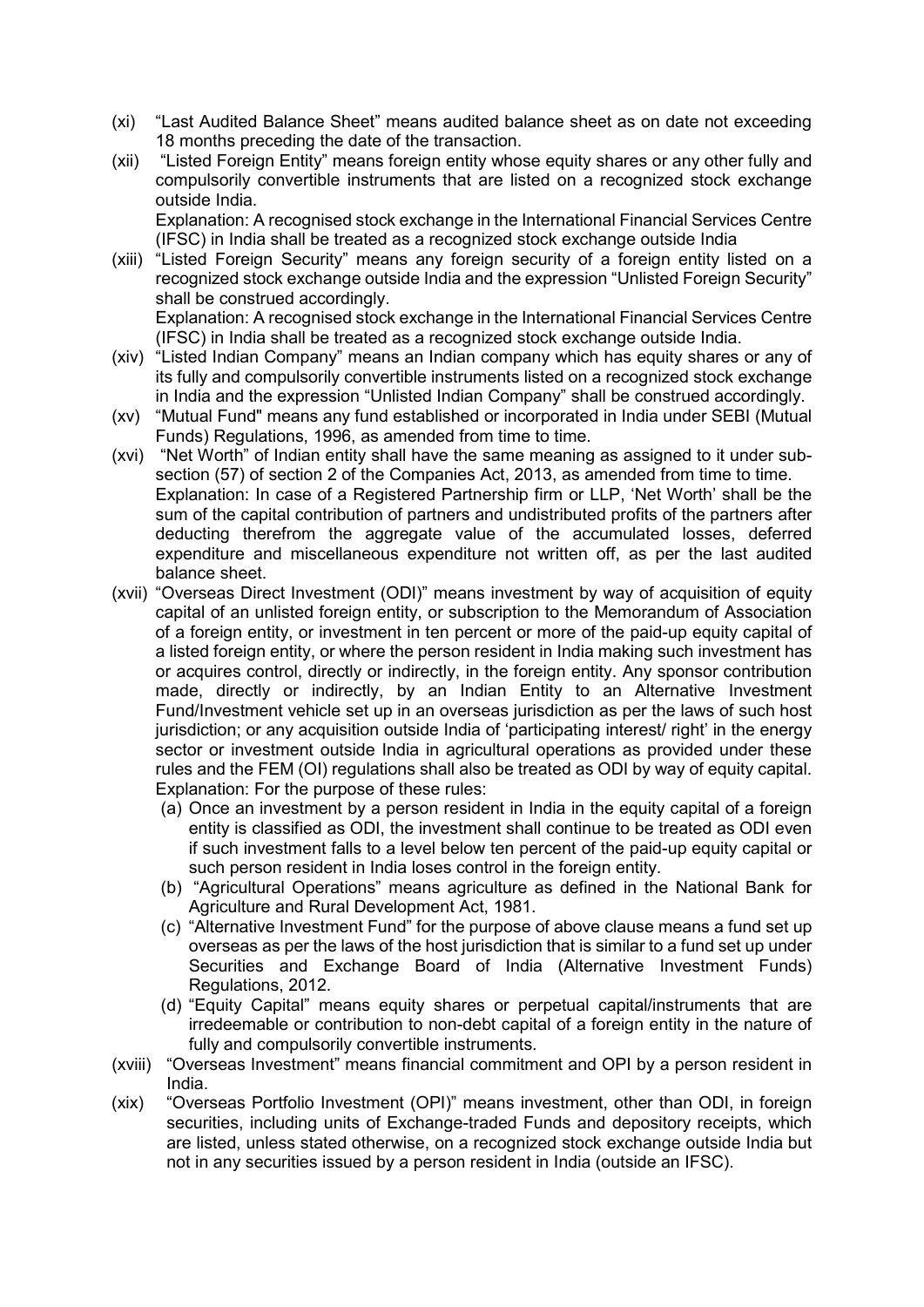Provided OPI by a person resident in India in the equity capital of a listed foreign entity shall, after its delisting, continue to be treated as OPI until any further investment is made by the Indian entity in such foreign entity.

- (xx) "FEM (OI) Regulations" means Foreign Exchange Management (Overseas Investment) Regulations framed by the Reserve Bank under section 47 of the Act.
- (xxi) "Relative" shall have the same meaning assigned to it in terms of section 2(77) of the Companies Act, 2013, as amended from time to time and in Rule 4 of the Companies (Specification of definitions details) Rules, 2014, as amended from time to time.
- (xxii) "Resident Individual" means a person resident in India who is a natural person.<br>(xxiii) "RFC Account" shall have the same meaning as assigned to it in the Foreign Exc
- "RFC Account" shall have the same meaning as assigned to it in the Foreign Exchange Management (Foreign Currency Accounts by a Person Resident in India) Regulations, 2015, as amended from time to time.
- (xxiv) "Society" means a Society registered under the Societies Registration Act, 1860.
- (xxv) "Step Down Subsidiary (SDS)" means a subsidiary of a foreign entity having ODI and in a case where the Indian entity has control in the foreign entity at the time of the creation of SDS, the structure of such SDS shall comply with the requirements of a foreign entity as prescribed in rule 2(vii). Explanation:
	- (a) For this clause, a subsidiary would not include an entity in which the foreign entity holds equity capital in the nature of listed securities and not exceeding 10% of the paid-up capital of the investee entity.
	- (b) A subsidiary of an SDS will also be an SDS.
- (xxvi) "Strategic Sector" shall include energy and natural resources sectors such as Oil, Gas, Coal and Mineral Ores or any other sector that may be advised by the Central Government subject to conditions as may be laid down under these rules by the Central Government.
- (xxvii) "Sweat Equity Shares" means such equity shares as are issued by a foreign entity, which is a company, to its directors or employees at a discount or for consideration other than cash, for providing their know-how or making available rights like intellectual property rights or value additions, by whatever name called.
- (xxviii) "Trust" means a trust registered under the Indian Trust Act, 1882.
- (xxix) "Venture Capital Fund" means a fund registered as such under the Securities and Exchange Board of India (Alternative Investment Funds) Regulations, 2012, as amended from time to time.
- (xxx) "Write-Off" means any shortfall in the amount of consideration received by a person resident in India against the proportionate amount of equity capital at the time of partial disinvestment in the foreign entity and in case of full disinvestment, such short fall includes the amount of consideration received against the investment in equity capital and debt as due and outstanding on the date of such disinvestment from the foreign entity or the amount of diminution in the capital and other receivables on account of restructuring of the balance sheet of the foreign entity.
- (xxxi) The words and expressions used but not defined in these rules shall have the same meanings respectively assigned to them in the Act or rules or regulations.

# **2A. Administration of these Rules**

(1) These rules shall be administered by the Reserve Bank.

(2) While administering these rules, the Reserve Bank may interpret and issue such directions, circulars, instructions, clarifications, as it may deem necessary, for effective implementation of the provisions of these rules.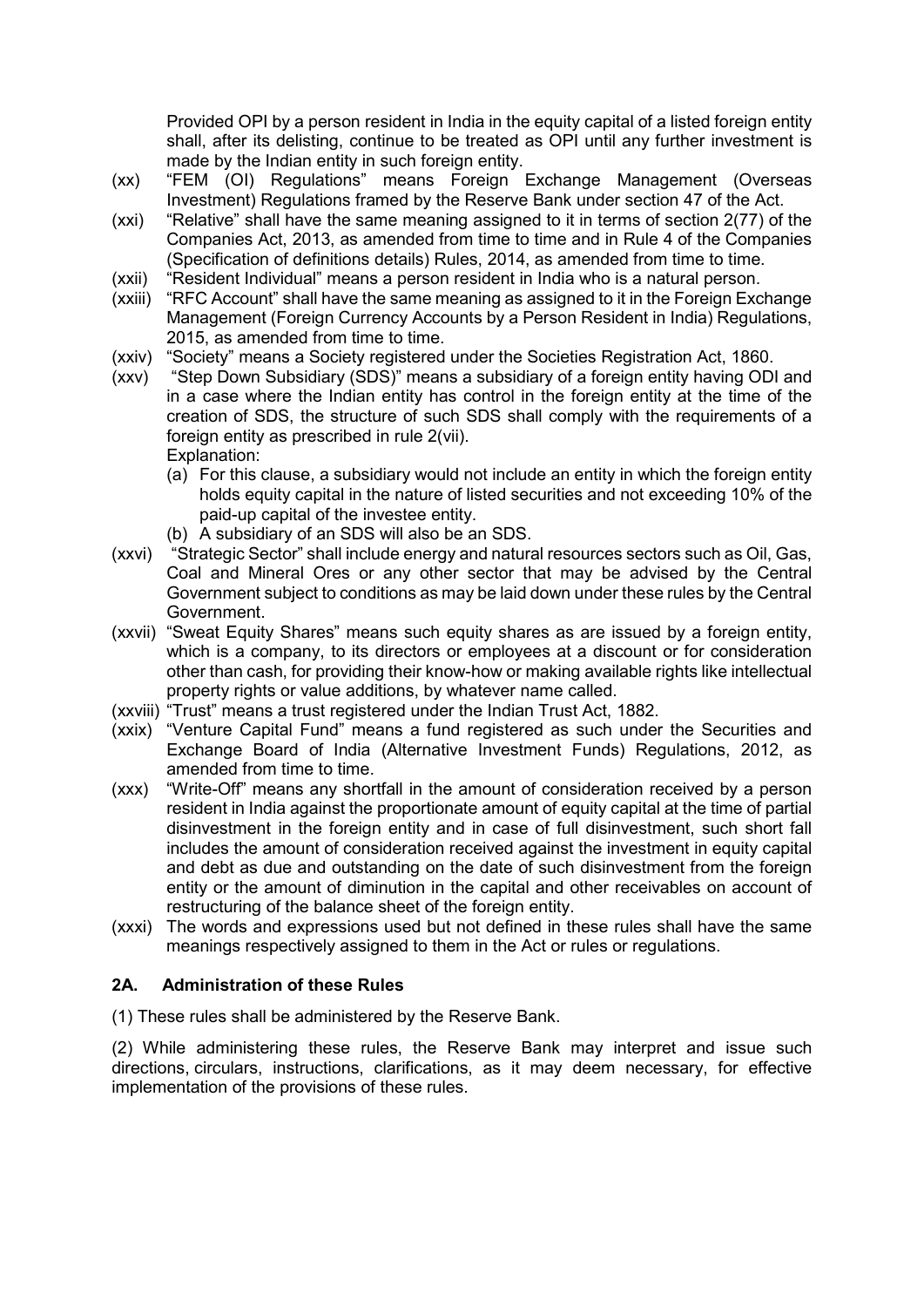#### **CHAPTER II GENERAL CONDITIONS APPLICABLE TO ALL INVESTORS**

### **3. Restriction on Investment outside India by a Person Resident in India**

Save as otherwise provided in the Act or these rules or the FEM (OI) regulations or directions issued thereunder, no person resident in India shall make or transfer any investment or financial commitment outside India.

Provided that an investment or financial commitment outside India made in accordance with the Act or regulations made thereunder and held on the date of commencement of these rules shall be deemed to have been made under these rules; and shall accordingly be governed by these rules and the FEM (OI) regulations.

Provided further that the Reserve Bank may, on an application made to it and for sufficient reasons, permit a person resident in India to make or transfer any investment or financial commitment outside India subject to such conditions as may be laid down by it.

### **4. Permission for making Overseas Investment**

(A) Unless prescribed otherwise in these rules or the FEM (OI) regulations, any investment made by a person resident in India shall be made in a foreign entity engaged in a bona fide business activity, directly or through SDS, subject to the limits and the conditions prescribed in these rules and specified in the FEM (OI) regulations.

Explanation: For these rules, bona fide business activity shall mean any business activity legally permissible both in India and host jurisdiction.

### (B) **Approval from the Central Government**

- (i) Any Overseas Investment or transfer of such investment in a foreign entity formed, incorporated, or registered in Pakistan or any other jurisdiction as may be advised by the Central Government from time to time shall require prior approval of the Central Government.
- (ii) The Central Government may, on an application made to it by persons engaged in strategic sectors, permit financial commitment above the limits prescribed, subject to such terms and conditions as it considers necessary.

### (C) **Approval from the Reserve Bank**

- (i) Reserve Bank may, if it considers necessary, in consultation with the Central Government, stipulate the ceiling for the total aggregate outflow during a financial year on account of financial commitment or OPI.
- (ii) Reserve Bank may, if it considers necessary, in consultation with the Central Government, stipulate the ceiling beyond which the amount of financial commitment by an Indian entity in a financial year shall require its prior approval.

#### (D) **"No Objection Certificate (NOC)" from the Lender Bank(s)/Regulatory Body/Investigative Agency**

Where a person resident in India making any financial commitment or undertaking disinvestment of such financial commitment under these rules or the FEM (OI) regulations has an account appearing as a Special Mention Account- category 1/ Special Mention Accountcategory 2 /Non-Performing Asset (NPA)/wilful defaulter as per the information available with a Credit Information Company (CIC) registered under Credit Information Companies (Regulation) Act, 2005, or is under investigation by a regulatory body, viz., SEBI, Insurance Regulatory and Development Authority (IRDA) or Pension Fund Regulatory and Development Authority (PFRDA) or National Housing Bank (NHB) or any other regulator as may be prescribed by the Central Government, or is under investigation by investigative agencies in India, viz., Central Bureau of Investigation or Directorate of Enforcement or Income-tax Department or Serious Frauds Investigation Office or any other agency as advised by the Central Government, an NOC shall be obtained from the lender bank(s)/regulatory body/investigative agency concerned before making financial commitment or undertaking disinvestment of such financial commitment provided such financial commitment is in compliance with other provisions of these rules and FEM (OI) regulations.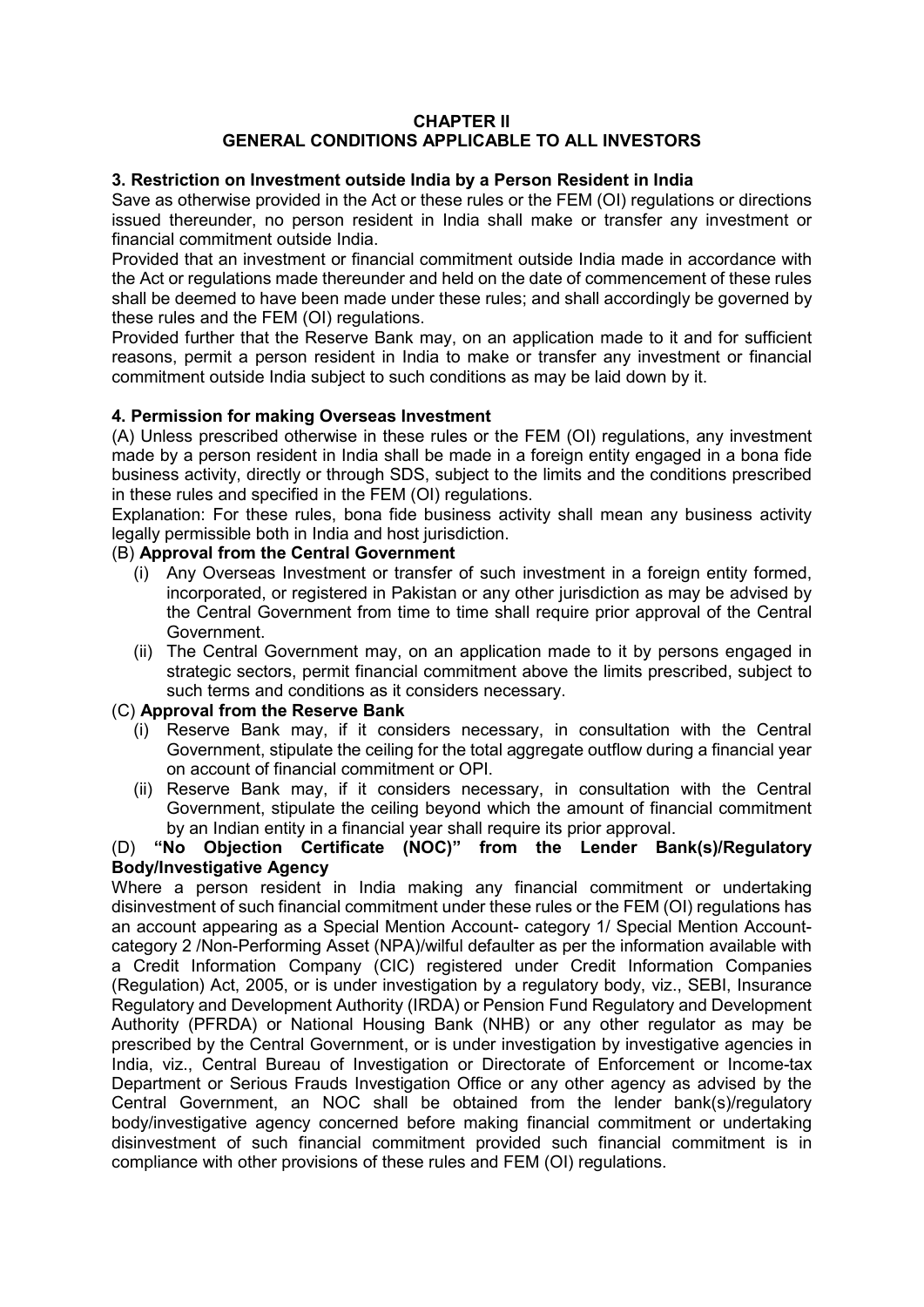Provided further where the lender bank(s)/regulatory body/investigative agency concerned failed to furnish the objection(s) within sixty days from the date of receipt of such request, it may be presumed that they have no objection to the proposed transaction.

Note: (i) The NOC shall be directly addressed by the lender bank(s)/regulatory body/investigative agency concerned to the concerned AD bank.

(ii) In case of approval route cases any reference for approval shall be made to the Reserve Bank or Central Government, as the case may be, only after obtaining the NOC as above, wherever applicable.

**(E)** A person resident in India is permitted to make OI as under:

- (i) An Indian entity may make ODI in the manner and subject to the terms and conditions prescribed in Schedule I.
- (ii) An Indian entity may make OPI in the manner and subject to the terms and conditions prescribed in Schedule II.
- (iii) A resident individual may make OI in the manner and subject to the terms and conditions prescribed in Schedule III.
- (iv) A person resident in India, other than an Indian entity or a resident individual, may make OI in the manner and subject to the terms and conditions prescribed in Schedule IV.

**Explanation:** A person resident in India, who has acquired and continues to hold equity capital of a foreign entity in accordance with the provisions of the Act, Rules or Regulations made thereunder, may invest in the equity capital issued by such entity as a rights issue or may be granted bonus shares subject to the terms and conditions as prescribed in these Rules.

### **5. Pricing Guidelines, transfer/liquidation and restructuring**

**(A) Pricing guidelines**: Unless prescribed otherwise in these rules the valuation of any equity capital shall be subject to the following conditions:

(1) In case of issue or transfer of equity capital from a person resident outside India to a person resident in India who is eligible to make such investment or from a person resident in India to another person resident in India who is eligible to make such investment or from a person resident in India to a person resident outside India:

- (i) In case of listed foreign securities, the price worked out in accordance with the concerned stock exchanges of the host country; or
- (ii) In case of Overseas Investment other than listed foreign securities, the price should be within 5 percent range of the fair value arrived on an arm's length basis as per any internationally accepted pricing methodology for valuation duly certified by a registered valuer as per the Companies Act 2013; or similar valuer registered with the regulatory authority in the host jurisdiction to the satisfaction of the AD bank.

(2) The valuation certificate dated not more than six months before the date of the transaction shall be submitted to the AD bank.

**(B) Transfer/Liquidation:** Unless prescribed otherwise in these rules or specified in FEM (OI) regulations, a person resident in India holding equity capital in accordance with these rules may transfer such investment, in compliance with and subject to adherence to investment limits and attendant conditionalities for such investment/disinvestment, pricing guidelines, documentation and reporting requirements prescribed in these rules and FEM (OI) regulations, in the following manner:

(1) A person resident in India may transfer equity capital by way of sale to a person resident in India, who is eligible to make such investment under these rules and FEM (OI) regulations, or to a person resident outside India;

(2) In case the transfer is on account of merger, amalgamation or demerger or on account of buyback of foreign securities, such transfer, or liquidation in case of liquidation of the foreign entity, should have the approval of the competent authority as per the laws in India and/or the host country, as the case may be;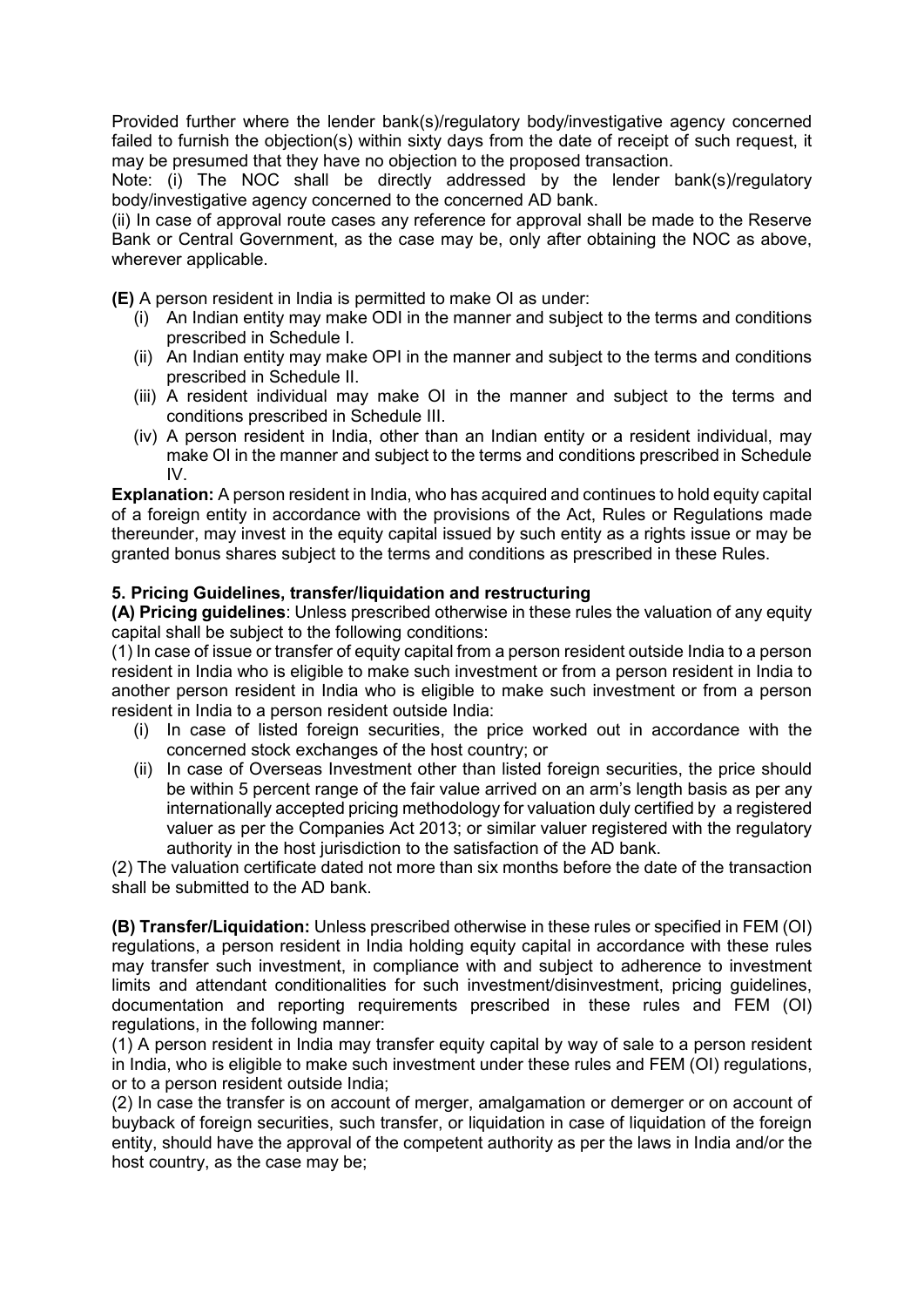(3) Where the disinvestment by the person resident in India pertains to ODI, the following conditions shall additionally apply:

- (i) the transferor, in case of full disinvestment other than by way of liquidation, shall not have any dues outstanding for receipt, which the transferor is entitled to receive from the foreign entity as an investor in equity capital and debt**.**
- (ii) the transferor, in case of any disinvestment other than by way of conversion to loan, should have stayed invested for at least a year from the date of making ODI;
- (iii) the transferor, in case of any disinvestment by way of conversion to loan, shall not lose control in the foreign entity and shall be compliant with the provisions for lending/investment as stipulated in FEM (OI) regulations, post such conversion.

Provided that where the original investment was not permitted under the Act or these rules or FEM (OI) regulations, transfer thereof in any manner shall also be treated as a contravention under FEMA.

(C) **Restructuring:** An Indian entity which has made ODI in a foreign entity, may permit restructuring of the balance sheet by such foreign entity, which has been incurring losses for the previous two years as evidenced by its last audited balance sheets, subject to ensuring compliance with reporting, documentation requirements and subject to the diminution in the total value of the outstanding dues towards the Indian entity including investment in equity and debt, after such restructuring not exceeding the proportionate amount of the accumulated losses.

Provided that in case of such diminution where the amount of corresponding original investment is more than USD 10 million or in case where the amount of such diminution exceeds 10 percent of the total value of the outstanding dues towards the Indian entity, the diminution in value shall be duly certified on an arm's length basis by a registered valuer as per the Companies Act 2013 or similar valuer registered with the regulatory authority in the host jurisdiction.

Provided further that the certificate dated not more than six months before the date of the transaction shall be submitted to the AD bank.

### **6. Restrictions**

Unless otherwise stated specifically in the Act or these rules or FEM (OI) regulations:

- (1) A person resident in India is prohibited from making ODI in a foreign entity engaged in:
	- (i) Real estate activity;
	- (ii) Gambling in any form; and
	- (iii) Offering financial products linked to Indian Rupee except for products offered in an IFSC

Explanation: "Real estate activity" means buying and selling of real estate or trading in Transferable Development Rights (TDRs) but does not include the development of townships, construction of residential/commercial premises, roads or bridges for selling or leasing.

(2) Overseas Investment by a person resident in India shall not be made in a foreign entity located in countries/ jurisdictions that are not FATF and IOSCO compliant country or any other country/ jurisdiction as may be prescribed by the Central Government. Explanation:

- a) "Financial Action Task Force (FATF) Compliant Country" means a country that is a member of the FATF or a member of a FATF-Style Regional Body, and should not be a country identified in the public statement of the FATF as (i) A jurisdiction having a strategic Anti-Money Laundering or Combating the Financing of Terrorism deficiencies to which counter measures apply, or (ii) A jurisdiction that has not made sufficient progress in addressing the deficiencies or has not committed to an action plan developed with the Financial Action Task Force to address the deficiencies.
- b) "International Organisation of Securities Commission (IOSCO) Compliant Country" means a country whose securities market regulator is a signatory to the IOSCO's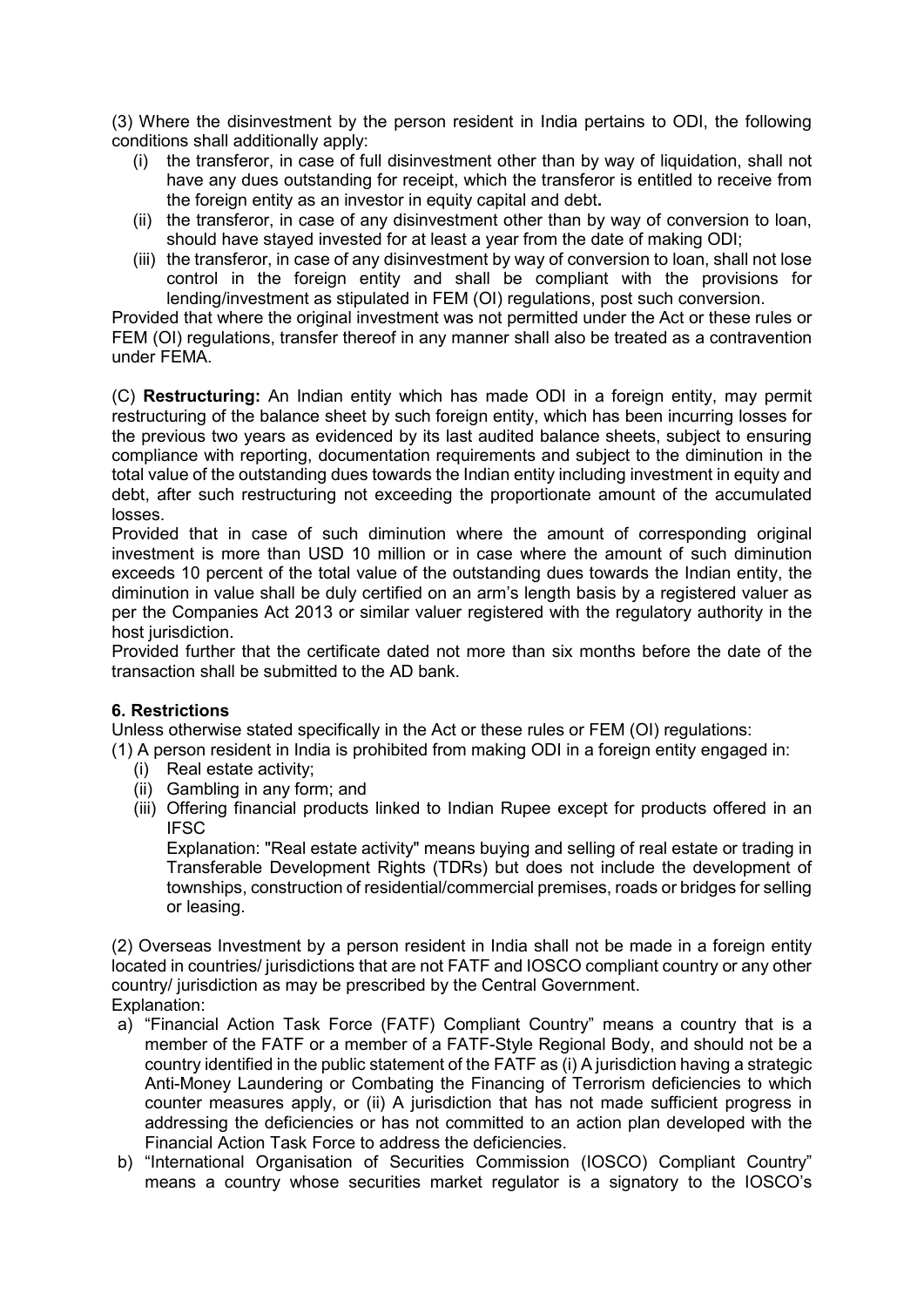Multilateral Memorandum of Understanding (Appendix A Signatories) or a signatory to bilateral Memorandum of Understanding with the SEBI for information sharing arrangements.

(3) The Financial Commitment by a person resident in India in a foreign entity that has invested or invests into India, at the time of making such Financial Commitment or at any time thereafter, either directly or indirectly, which is designed for the purpose of tax evasion/ tax avoidance by such person is not permitted and any contravention under this rule shall be considered to be a contravention of serious/sensitive nature.

(4) The prohibitions laid down in these rules *mutatis mutandis* shall apply to SDS also.

## **7. Requirements to be specified by the reserve Bank**

The mode of payment, deferred payment of consideration, reporting, realization, and other requirements for any investment outside India by a person resident in India shall be as specified by the Reserve Bank.

#### **CHAPTER III**

## **ACQUISITION AND TRANSFER OF IMMOVABLE PROPERTY OUTSIDE INDIA**

## **8. Restriction on Acquisition or Transfer of Immovable Property outside India**

Save as otherwise provided in the Act or these rules, no person resident in India shall acquire or transfer any immovable property situated outside India without general or special permission of the Reserve Bank.

### **9. Exemptions**

Nothing contained in these rules shall apply to a property:

- (i) held by a person resident in India who is a national of a foreign state;
- (ii) acquired by a person resident in India on or before 8th July 1947 and continued to be held by such person with the permission of the Reserve Bank;
- (iii) acquired by a person resident in India on a lease not exceeding five years.

### **10. Acquisition of Immovable Property outside India**

(1) A person resident in India may acquire immovable property outside India by way of inheritance or gift or purchase from a person resident in India who has acquired such property as per the foreign exchange provisions in force at the time of such acquisition.

(2) A person resident in India who is an individual may acquire immovable property outside India from a person resident outside India:

- (i) by way of inheritance;
- (ii) by way of purchase out of foreign exchange held in Resident Foreign Currency (RFC) account maintained in accordance with the Foreign Exchange Management (Foreign Currency Accounts by a Person Resident in India) Regulations, 2015, as amended from time to time;
- (iii) by way of purchase out of the remittances sent under the Liberalised Remittance Scheme (LRS) instituted by the Reserve Bank of India; Explanation: Remittances under the LRS can be consolidated in respect of relatives as defined in these rules subject to such relatives being persons resident in India, are co-owners of the property acquired and individual family members complying with the terms and conditions of the LRS.
- (iv) jointly with a relative who is a person resident outside India, provided there is no outflow of funds from India;
- (v) Out of the income/sale proceeds of the assets, other than ODI, acquired overseas under the provisions of the Act.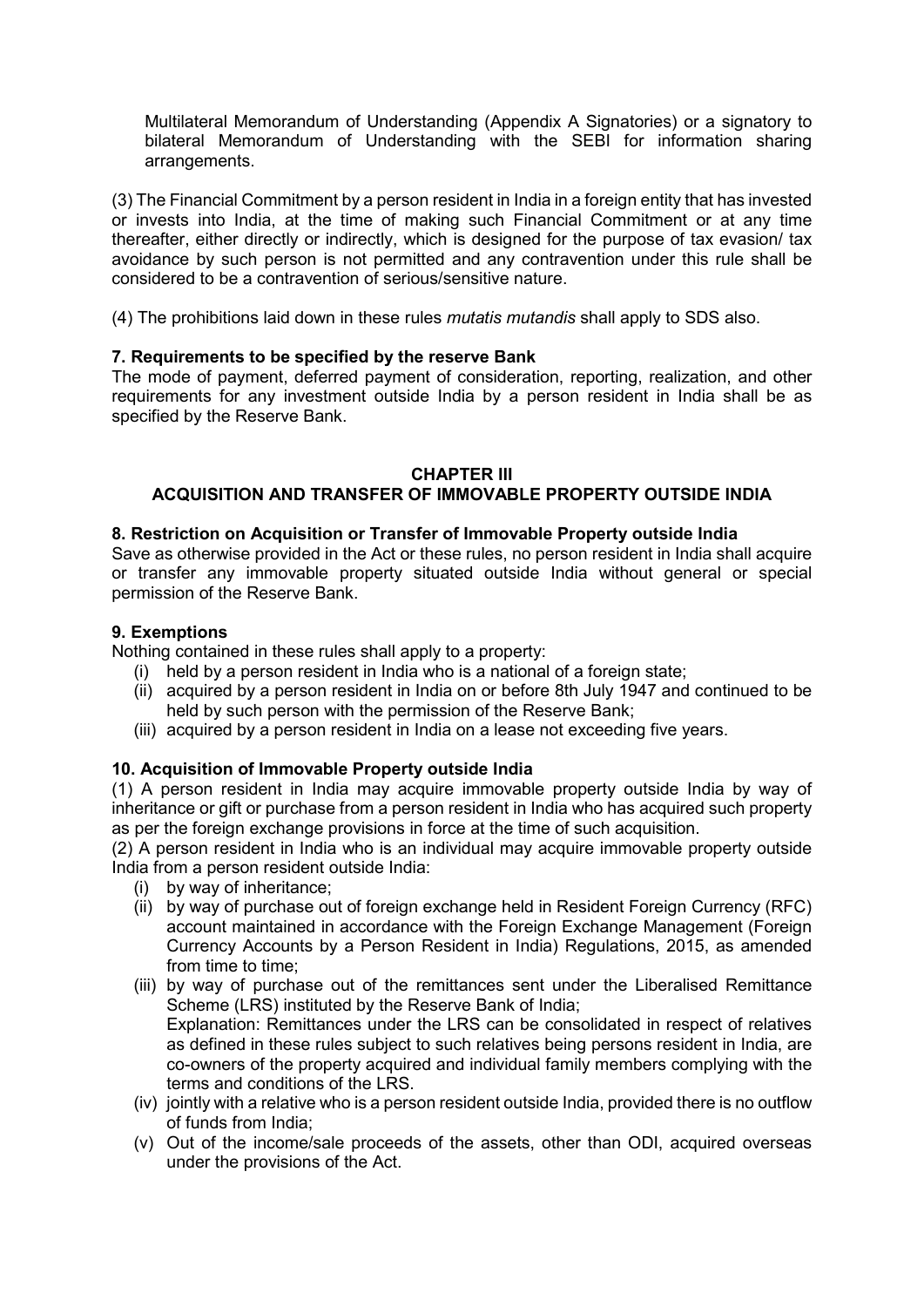(3) An Indian entity having an overseas office may acquire immovable property outside India for the business and residential purposes of its staff, as per the directions issued by the Reserve Bank from time to time.

# **11. Transfer of Immovable Property outside India**

A person resident in India who has acquired any immovable property outside India in accordance with the foreign exchange provisions in force at the time of such acquisition may: (1) transfer such property in compliance with these rules (i) by way of gift to a person resident in India who is eligible to acquire such property under these rules or (ii) by way of inheritance to an individual or (iii) by way of sale.

(2) create a charge on such property in accordance with the Act or the rules or regulations made thereunder, or directions issued by the Reserve Bank from time to time.

Provided that where the original investment in immovable property was not permitted under the Act or the rules or regulations made thereunder, transfer thereof in any manner shall also be treated as a contravention under the Act.

## **Schedule I Overseas Direct Investment by an Indian entity [See Rule 4(E)(i)]**

1. An Indian entity may make ODI by way of investment in equity capital for the purpose of undertaking bona fide business activity in the following manner and subject to the limits and conditions laid down in this Schedule.

### **2. An Indian entity may make Overseas Direct Investment by way of:**

- (i) Subscription to/Purchase of equity capital, listed or unlisted;
- (ii) Acquisition through bidding or tender procedure;
- (iii) Acquisition of equity capital by way of rights issue/ allotment of bonus shares;
- (iv) Capitalization, within the time period, if any, prescribed for realisation under the Act, of any amount due towards the Indian entity from the foreign entity, the remittance of which is permitted under the Act or any rules or any regulations made or directions issued thereunder or does not require prior permission of the Central Government or the Reserve Bank under the Act or any rules or any regulations made or directions issued thereunder;
- (v) The swap of securities provided the approval from the Central Government, wherever necessary, is obtained in accordance with these rules;
- (vi) Merger, demerger, amalgamation, or any scheme of arrangement as per the laws in India and/or the host country, as applicable.

# **3. ODI in Financial Services Activity**

An Indian entity which is engaged in financial services activity in India may make ODI in a foreign entity, which is directly or indirectly engaged in financial services activity subject to the following conditions:

- (i) Such Indian entity has posted net profits during the preceding three financial years;
- (ii) Such Indian entity is registered with or regulated by a financial services regulator in India, viz., the Reserve Bank, SEBI, IRDA, PFRDA, NHB or any other financial sector regulator as may be notified by the Central Government for conducting financial services activity;

(iii) Such Indian entity has obtained approval from the regulators of such financial services activity, both in India and abroad, if so required, for engaging in such financial services; Explanation:

(a) For this clause, a foreign entity will be considered to be engaged in the business of financial services activity if it undertakes an activity, which if carried out by an entity in India, requires registration with or is regulated by a financial sector regulator in India.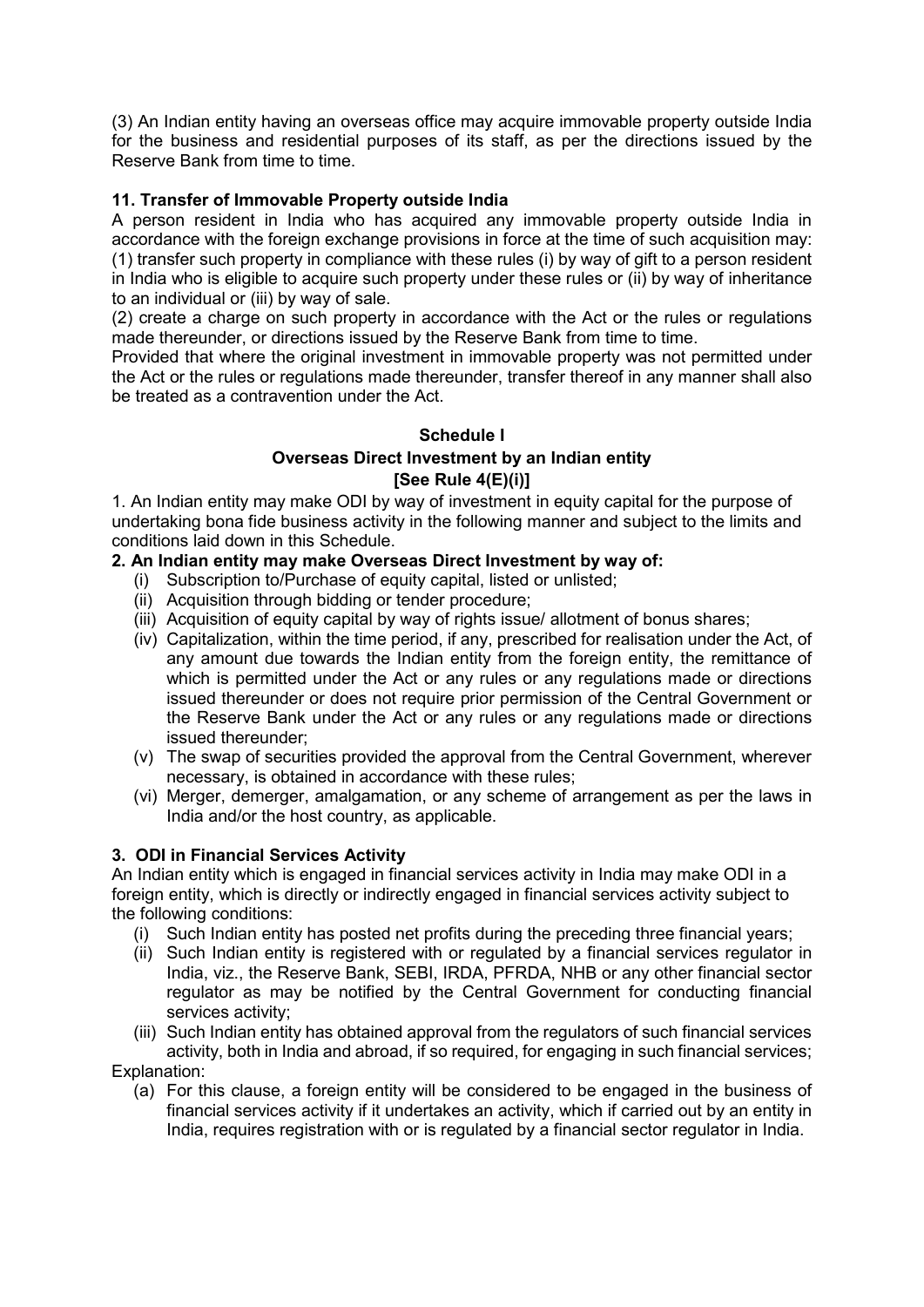- (b) Overseas Investment by banks and non-banking financial institutions regulated by the Reserve Bank shall be subject to the conditions prescribed by the Reserve Bank in this regard.
- (c) Banks regulated by the Reserve Bank may acquire the shares of Society for Worldwide Interbank Financial Telecommunication (SWIFT), Belgium as per the by-laws of SWIFT, provided that such banking company has been permitted by the Reserve Bank for admission to the 'SWIFT User's Group in India' as a member.

# **4. ODI in technology ventures through an Overseas Technology Fund (OTF)**

An Indian entity listed on a recognized stock exchange in India and having a minimum net worth of Rs.500 crore based on the last audited balance sheet, may make ODI including by way of contribution in an Overseas Technology Fund, for the purpose of investing in overseas technology startups (startups as defined in terms of the host country's regulations) engaged in an activity which is in alignment with the core business of such Indian entity, subject to the following conditions:

- (i) Such Indian entity has posted net profits during the preceding three financial years;
- (ii) The amount to be invested in the OTF shall be from the internal accruals / group or associate companies in India and not borrowed from the banks/Financial Institutions or any other entity regulated by the Reserve Bank;

## **5. Investment in Agricultural Operations outside India**

(i) An Indian entity may engage in agricultural operations, including purchase of land incidental to such activity, either directly or through an office outside India.

(ii) The valuation of the land shall be certified by a certified valuer registered with the appropriate valuation authority in the host country.

### **6. Limit for financial commitment**

The total financial commitment made by an Indian entity, excluding capitalization of retained earnings, in all the foreign entities taken together at the time of undertaking such commitment shall not exceed 400% or as directed by the Reserve Bank from time to time, of its net worth as on the date of the last audited balance sheet.

Provided:

- (i) The financial commitment made by "Maharatna" PSUs or "Navratna" PSUs or subsidiaries of such PSUs in foreign entities outside India engaged in strategic sectors shall not be subject to the limits laid down above.
- (ii) The limit shall not apply where the investment is made out of the balances held in its EEFC account.
- (iii) Utilisation of the amount raised by issue of American Depository Receipts (ADR)/ Global Depositary Receipts (GDR) and ADR/ GDR stock-swap for making financial commitment shall also be reckoned towards the above limit.
- (iv) Utilisation of the proceeds from External Commercial Borrowings (ECB) for making financial commitment shall also be reckoned towards the above limit to the extent the corresponding pledge or creation of charge on assets to raise such ECB has already not been reckoned towards the above limit of the Indian entity.

# **Schedule II Overseas Portfolio Investment by an Indian Entity [See Rule 4(E)(ii)]**

An Indian entity may make OPI subject to the limit and conditions laid down in this schedule. 1. A listed Indian company may make OPI including by way of reinvestment within the limit of 50 percent of its net worth as on the date of its last audited balance sheet.

2. An Indian entity, which is a software exporter, or any other entity as may be prescribed by the Central Government in this regard, may receive foreign securities up to 25% of the value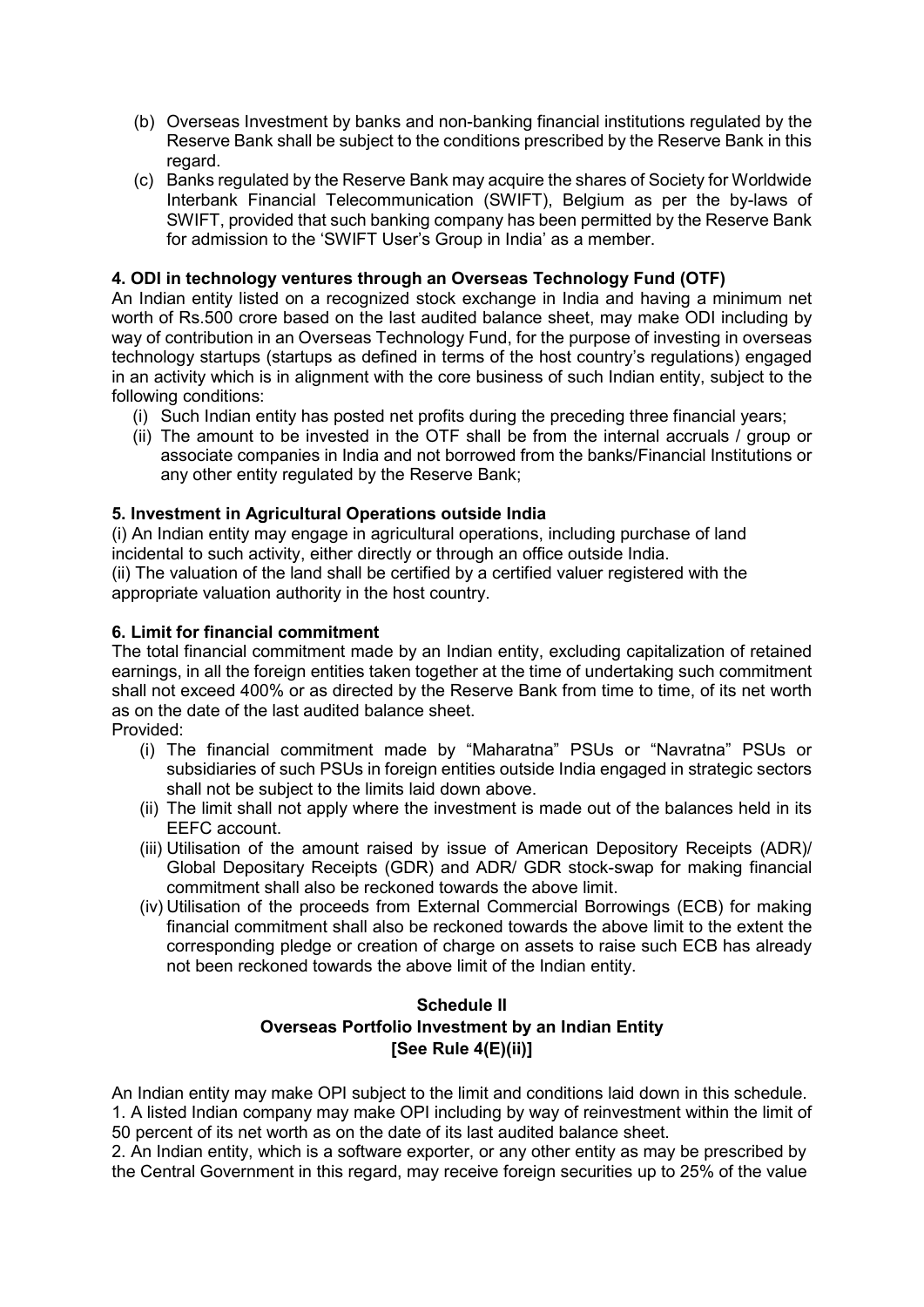of exports made to a foreign software company irrespective of whether such company is listed or not.

#### **Schedule III Overseas Investment by Resident Individuals [See Rule 4(E)(iii)]**

1. Unless otherwise stated specifically, a resident individual may make ODI by way of investment in equity capital or OPI in the following manner and within the overall ceiling prescribed for the resident individuals under the LRS in force at the time of investment. Provided the investments made out of the following shall be outside the limit prescribed under

- LRS:
	- (i) RFC Account maintained in accordance with the Foreign Exchange Management (Foreign Currency Accounts by a Person Resident in India) Regulations, 2015, as amended from time to time:
	- (ii) Foreign currency deposits held outside India in case of a person 'not permanently resident' in India. For this clause, 'not permanently resident' means a person resident in India for employment of a specified duration (irrespective of length thereof) or for a specific job or assignment, the duration of which does not exceed three years.

### 2. **A resident individual may make or hold Overseas Investment in a foreign entity by way of**:

- (i) ODI only in an operating foreign entity not engaged in financial services activity, provided such individual also acquires control, directly or indirectly, in such foreign entity. No subsidiary/SDS shall be acquired or set up by such foreign entity;
- (ii) ODI by way of capitalization, within the time period, if any, prescribed for realisation under the Act, of any amount due from the foreign entity the remittance of which is permitted under the Act or any rules or any regulations made or directions issued thereunder or does not require prior permission of the Central Government or the Reserve Bank under the Act or any rules or any regulations made or directions issued thereunder;
- (iii) Overseas Portfolio Investment, including by way of reinvestment;
- (iv) Inheritance/gift as per the conditions contained in this schedule;
- (v) The swap of securities on account of a merger, demerger, amalgamation or liquidation of the foreign entity;
- (vi) Acquisition of equity capital by way of rights issue/ allotment of bonus shares;
- (vii) Acquisition of sweat equity shares;
- (viii)Acquisition of minimum qualification shares issued for holding a management post in a foreign entity;
- (ix) Acquisition of shares/interest under Employee Stock Ownership Plan ESOP/Employee Benefits Scheme.

Explanations:

- (a) The acquisition of equity capital under sub-clauses (iv) to (vi) above shall be treated as ODI or OPI based on the nature of investment acquired.
- (b) Notwithstanding the definition of ODI prescribed in these rules, the acquisition of equity capital under sub-clauses (vii) to (ix) above shall be treated as 'Overseas Portfolio Investment' if the shares/interest so acquired by such person does not exceed 10 percent of the paid-up capital/stock of the foreign entity.

# **3. Acquisition by way of Gift or Inheritance**

(1) A resident individual may, without applicability of any limit, acquire Overseas Investment by way of inheritance from a person resident in India who is holding such Overseas Investment in accordance with the provisions of the Act or from a person resident outside India.

(2) A resident individual may acquire foreign securities by way of gift from a person referred to in sub-section (4) of Section 6 of the Act or from a person resident outside India, who is a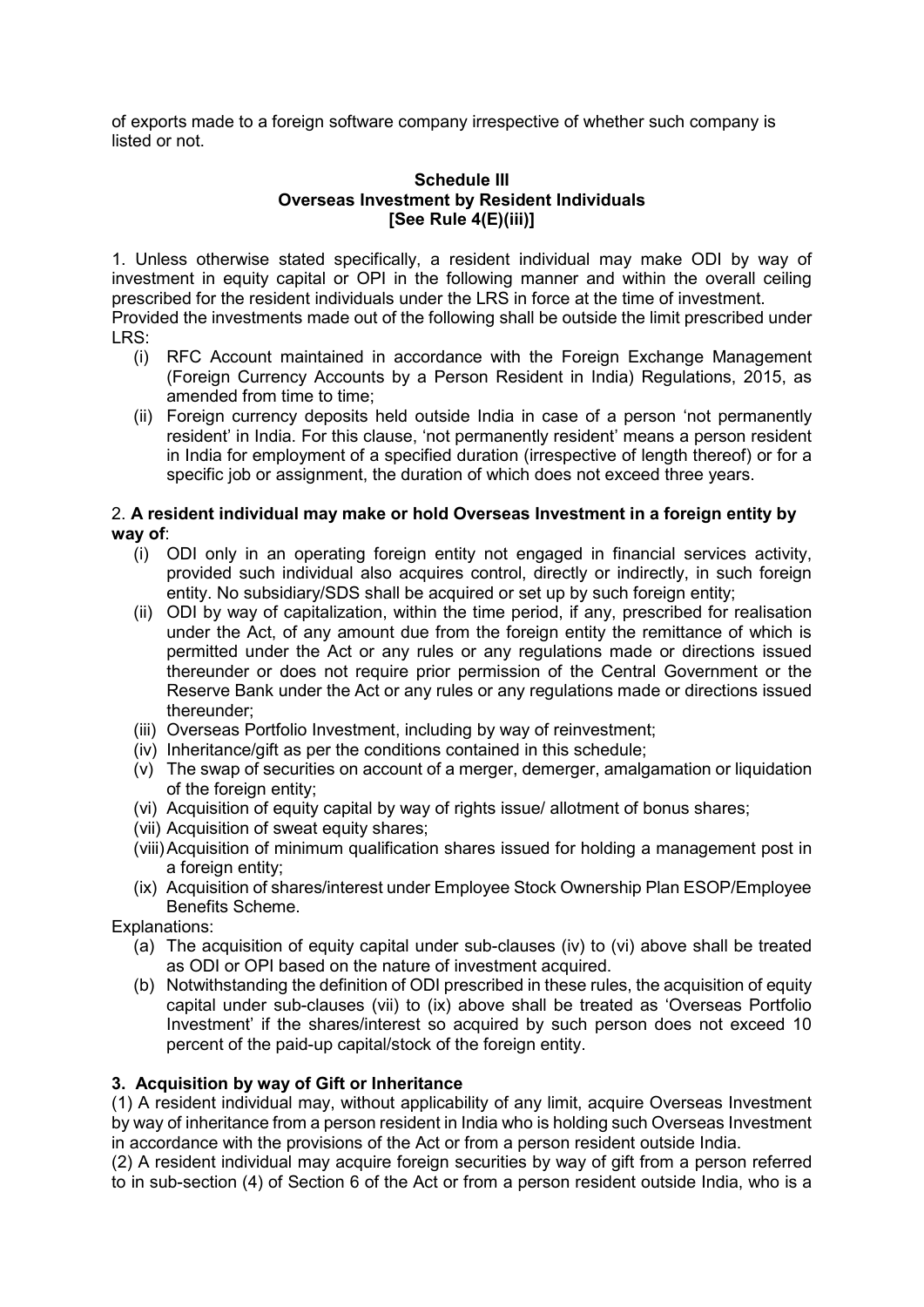relative as defined in these rules subject to the limit stipulated by the Reserve Bank from time to time.

#### **4. Acquisition of Shares/interest under ESOP/Employee Benefits Scheme and Sweat Equity Shares**

(1) A person resident in India, being an individual, who is an employee or a director of an Indian office or branch of a foreign entity or a subsidiary in India of a foreign entity or of an Indian entity in which the foreign entity has direct or indirect equity holding, may acquire shares/interest under ESOP/Employee Benefits Scheme and/ or "sweat equity shares" offered by such foreign entity, not leading to control, provided that the issue of "ESOP/Employee Benefits Scheme" are offered by the issuing foreign entity globally on a uniform basis.

Explanation: For this paragraph, 'indirect' means indirect foreign equity holding through a special purpose vehicle/ an SDS.

(2) Outward remittance made under ESOP/Employee Benefit Schemes or for the acquisition of sweat equity shares shall be within the overall ceiling prescribed for the resident individuals under the LRS in force at the time of such remittance.

Explanation: Employee Benefit Scheme means any compensation given to the directors, officers or employees of an Indian entity or its holding company or subsidiary company which gives such directors, officers or employees ownership interest in a foreign entity through ESOP or any similar scheme.

#### **Schedule IV Overseas Investment by a Person Resident in India other than an Indian Entity and an Individual [See Rule 4(E)(iv)]**

### **1. ODI by Registered Trust or Society**

A registered trust or a registered society engaged in the educational sector or which has set up hospital(s) in India, with the prior approval of the Reserve Bank, may make ODI in a foreign entity subject to the following conditions:

- (i) The foreign entity shall be engaged in the same sector that the Indian trust or society is engaged in;
- (ii) The trust or the society, as the case may be, shall have been in existence for at least three financial years before the year in which such investment is being made;
- (iii) The trust deed in case of a trust, and the Memorandum of Association/rules/bye-laws in case of a society shall permit the proposed ODI;
- (iv) Such investment shall have the approval of the trustee(s) in case of trust and the governing body/ council or managing/ executive committee in case of a society;
- (v) In case the trust or the society, as the case may be, which require special license/ permission either from the Ministry of Home Affairs, Central Government or from the relevant local authority, as the case may be, such Trust/ Society shall ensure that such special license/ permission has been obtained and submitted to the AD bank.

### **2. Mutual Funds, Venture Capital Funds and Alternative Investment Funds**

- (i) The purchase of foreign securities by a mutual fund or venture capital fund or AIF shall be subject to these rules and such other terms and conditions as may be notified by the Reserve Bank and SEBI from time to time;
- (ii) Mutual funds registered with the SEBI may invest within specified limits, in the shares or the rated bonds/fixed income securities of an overseas company listed on a recognized stock exchange or in exchange-traded funds, or other securities as may be stipulated by the Reserve Bank from time to time;
- (iii) Every transaction relating to purchase and sale of foreign security by such funds shall be routed through the designated branch of an AD bank in India.
- (iv) The individual limits for such investments shall be as per the instructions issued by SEBI in this regard;